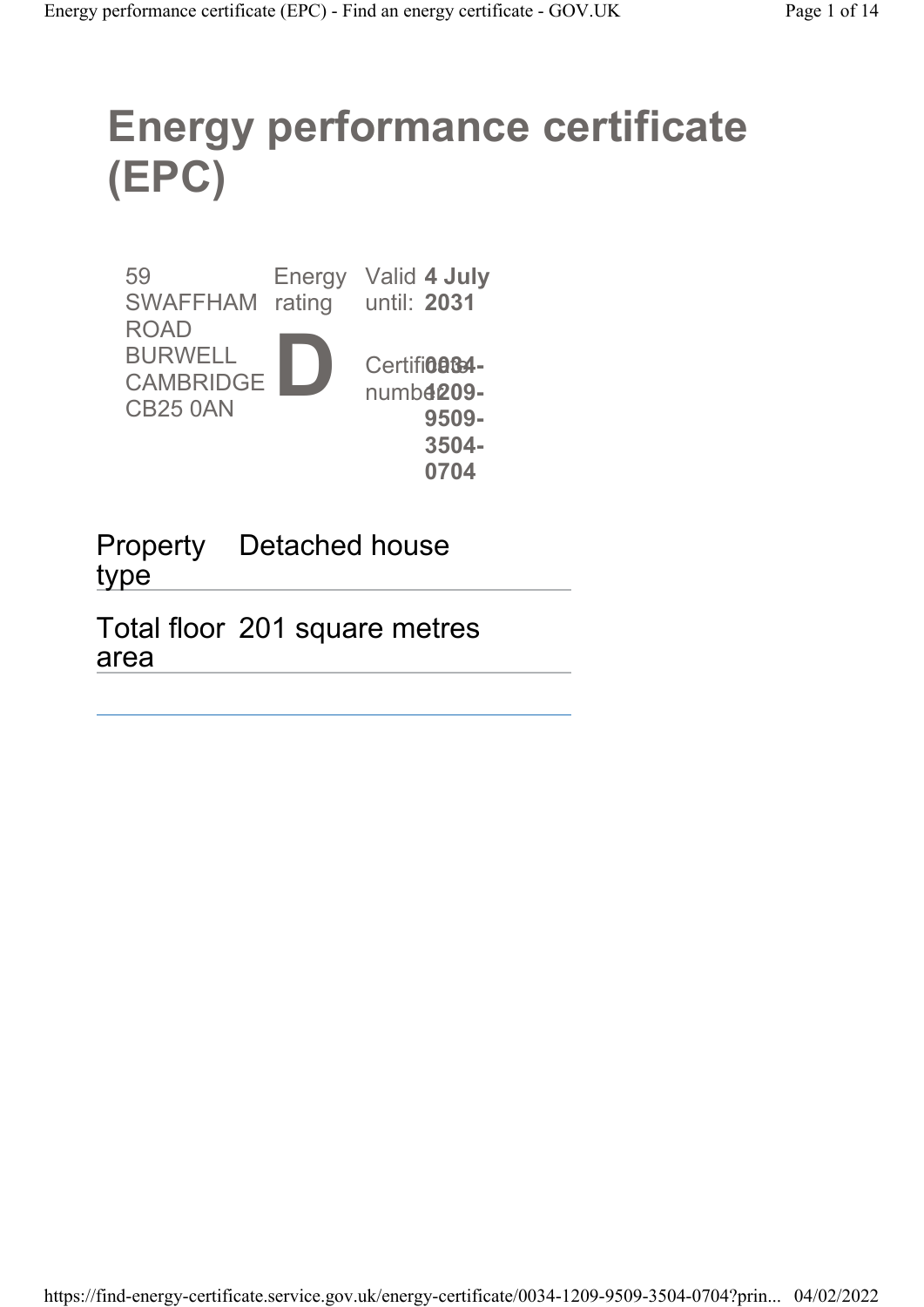## Rules on letting this property

Properties can be rented if they have an energy rating from A to E.

If the property is rated F or G, it cannot be let, unless an exemption has been registered. You can read guidance for landlords on the regulations and exemptions (https://www.gov.uk/guidance/domesticprivate-rented-property-minimum-energyefficiency-standard-landlord-guidance).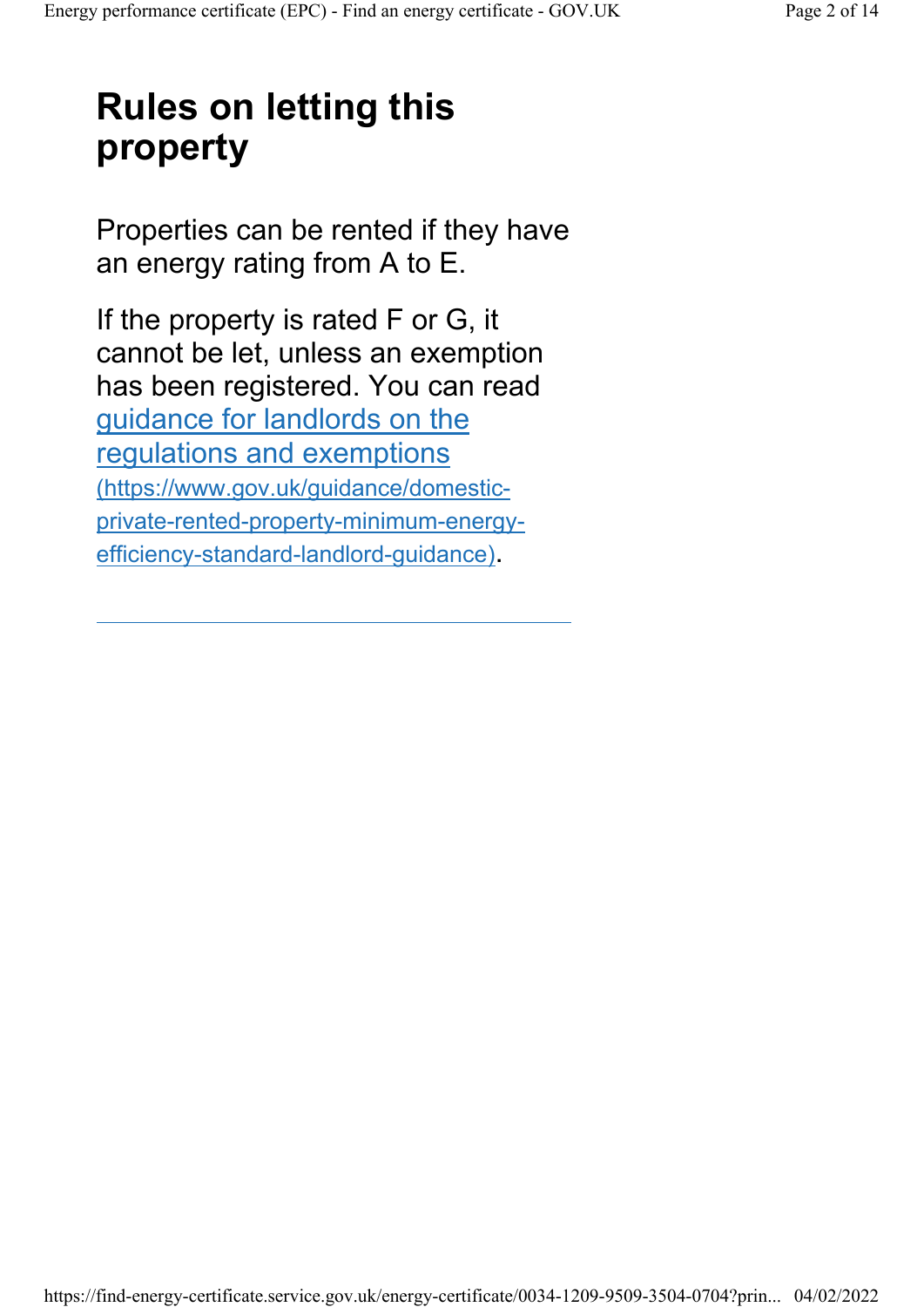### Energy efficiency rating for this property

This property's current energy rating is D. It has the potential to be C.

See how to improve this property's energy performance.



The graph shows this property's current and

potential energy efficiency.

**Properties** are given a rating from A (most efficient) to G (least efficient).

**Properties** are also given a score. The higher the number the lower your fuel bills are likely to be.

For properties in England and Wales:

the average energy rating is D the average energy score is 60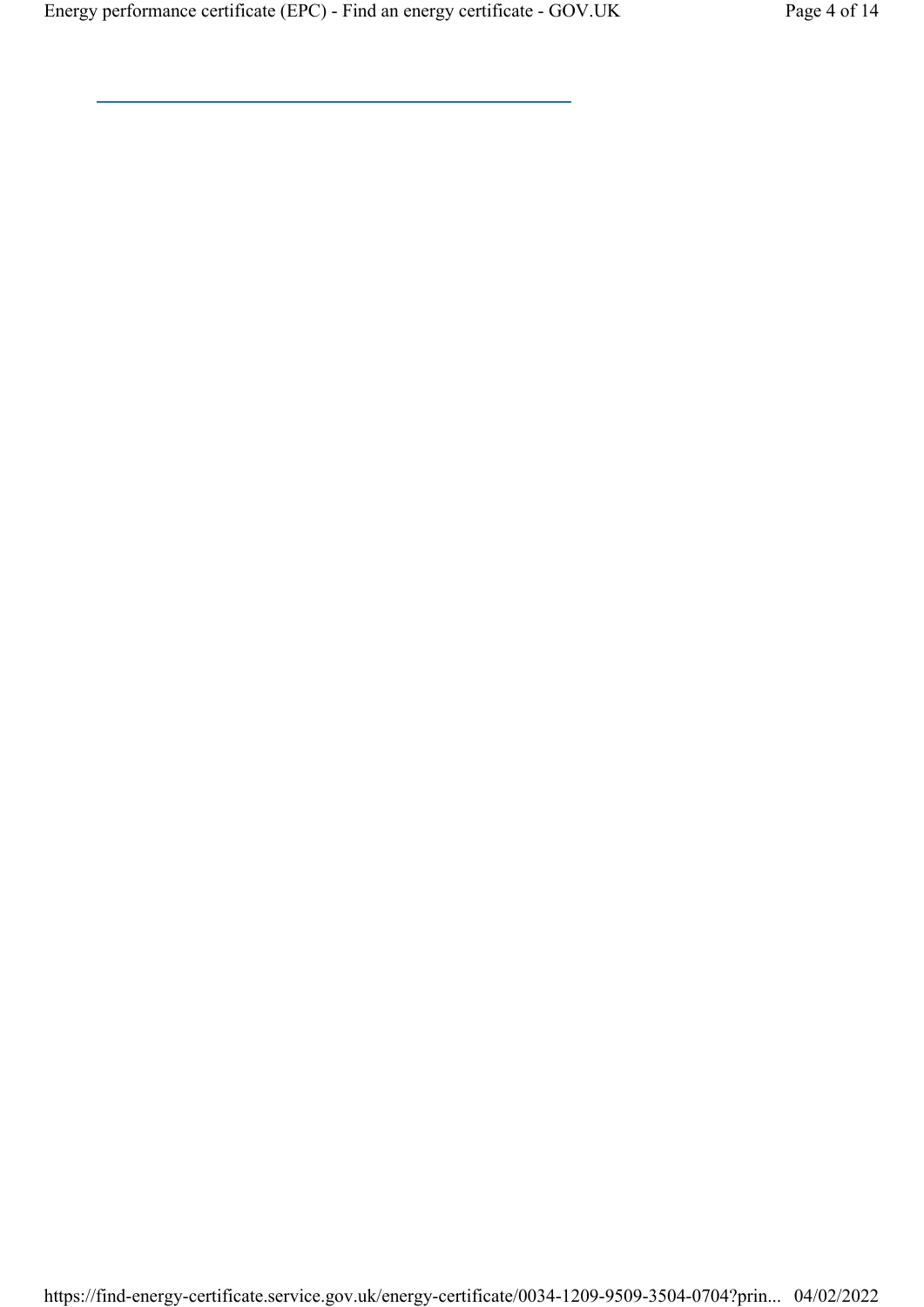## Breakdown of property's energy performance

This section shows the energy performance for features of this property. The assessment does not consider the condition of a feature and how well it is working.

Each feature is assessed as one of the following:

- very good (most efficient)
- good
- average
- poor
- very poor (least efficient)

When the description says "assumed", it means that the feature could not be inspected and an assumption has been made based on the property's age and type.

| Feature                 | <b>Description</b>                                | Rating       |
|-------------------------|---------------------------------------------------|--------------|
| Wall                    | Solid brick, as built, no insulation<br>(assumed) | Very poor    |
| Wall                    | Cavity wall, as built, insulated<br>(assumed)     | Good         |
| Roof                    | Pitched, 150 mm loft insulation                   | Good         |
| Window                  | Fully double glazed                               | Average      |
| Main heating            | Boiler and radiators, mains gas                   | Good         |
| Main heating<br>control | Programmer, room thermostat and<br>TRVs           | Good         |
| Hot water               | From main system                                  | Good         |
| Lighting                | Low energy lighting in 74% of fixed<br>outlets    | Very<br>good |
| Floor                   | Suspended, no insulation<br>(assumed)             | N/A          |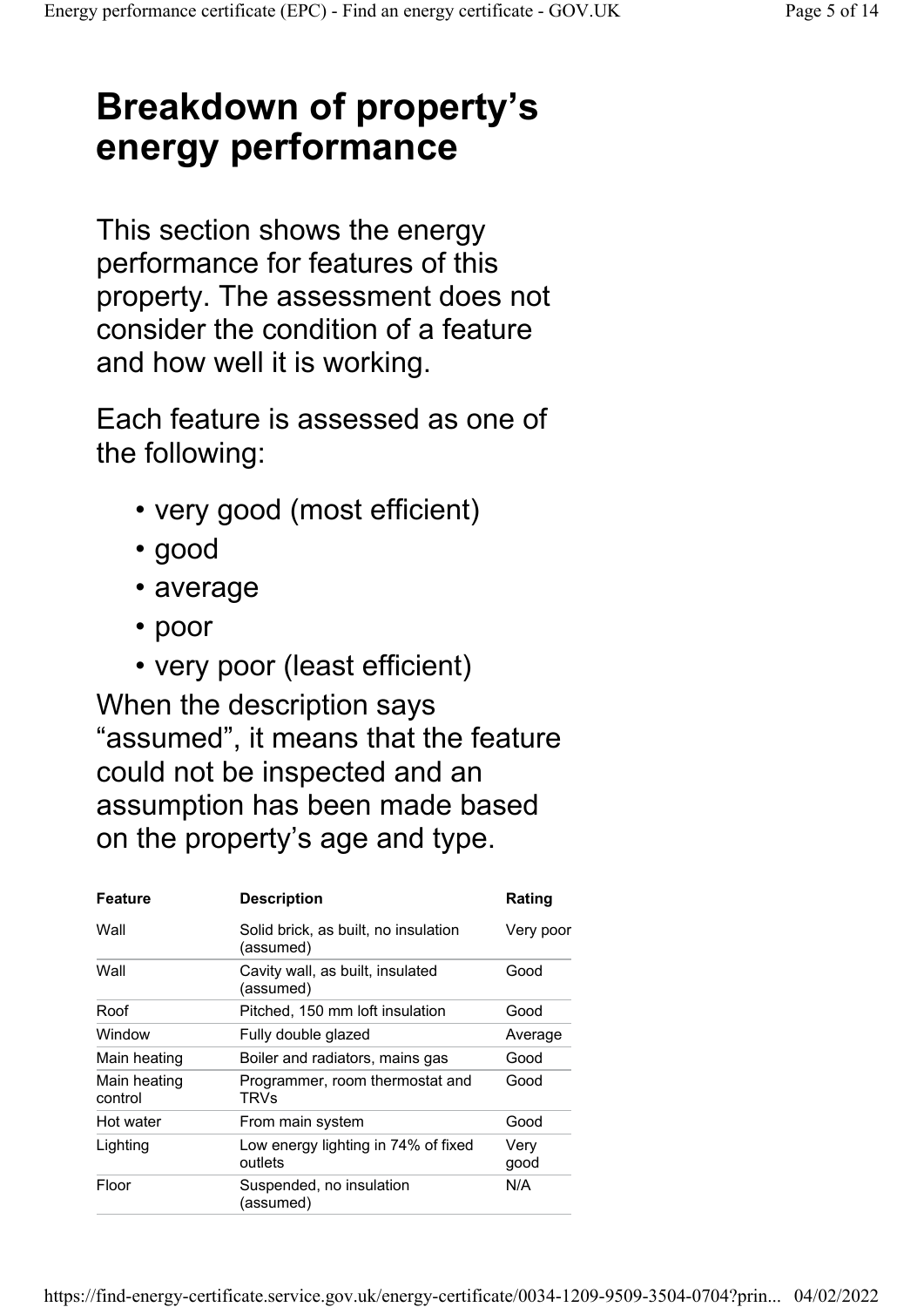| <b>Feature</b>       | <b>Description</b>             | <b>Rating</b> |
|----------------------|--------------------------------|---------------|
| Floor                | Solid, no insulation (assumed) | N/A           |
| Secondary<br>heating | Room heaters, coal             | N/A           |

#### Primary energy use

The primary energy use for this property per year is 212 kilowatt hours per square metre (kWh/m2).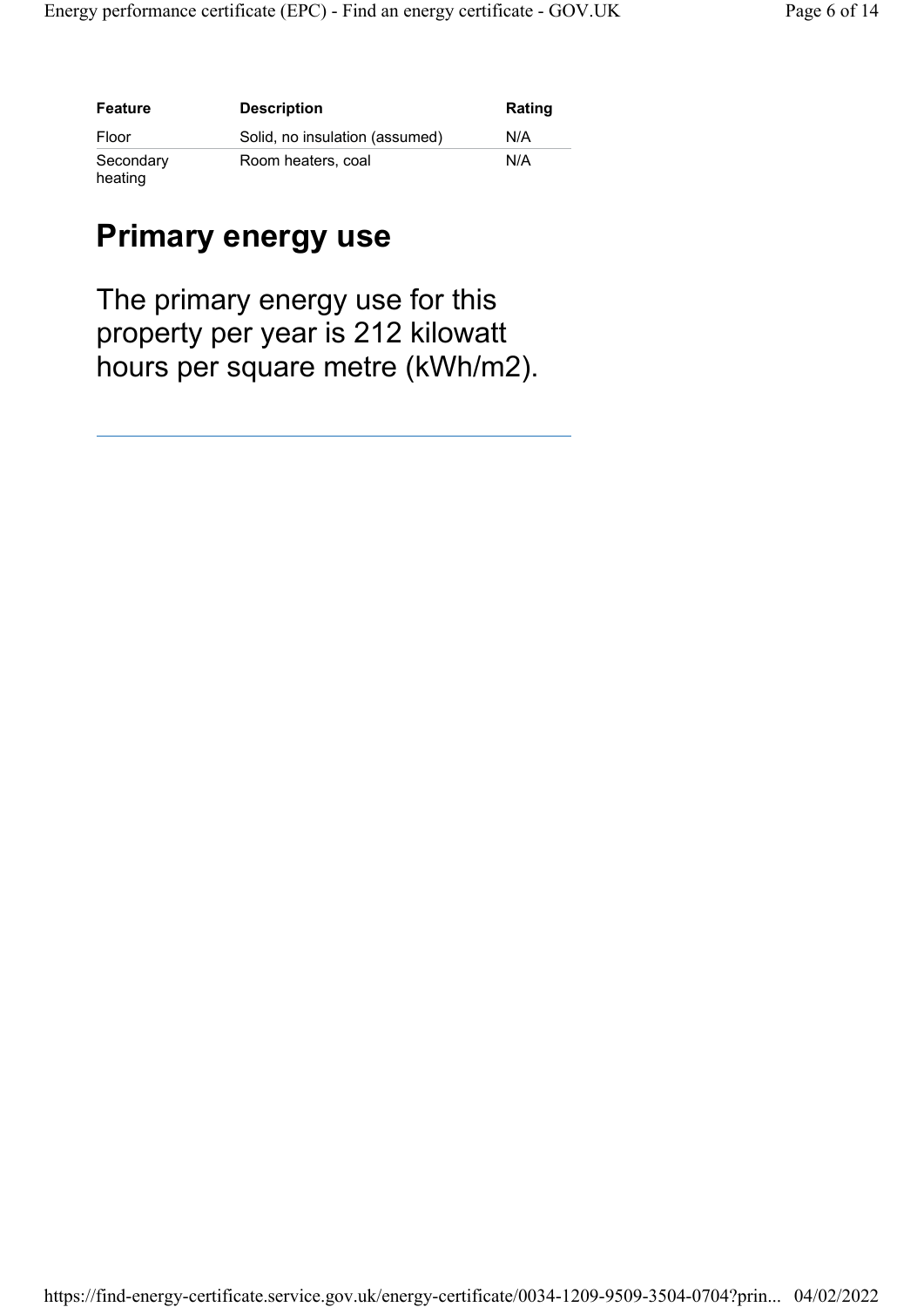| <b>Environmenta</b><br>impact of<br>this                                                                                     | household<br>produces<br>С<br>This<br>9                                                                                                            |
|------------------------------------------------------------------------------------------------------------------------------|----------------------------------------------------------------------------------------------------------------------------------------------------|
| property                                                                                                                     | property tonne<br>produces<br>CC                                                                                                                   |
| <b>This</b><br>property's<br>current<br>environmental<br>impact rating<br>is E. It has                                       | This<br>property's toni<br>potential<br>production<br>C                                                                                            |
| the potential<br>to be C.                                                                                                    | By making<br>the                                                                                                                                   |
| <b>Properties</b><br>are rated in a<br>scale from A<br>to G based<br>on how much<br>carbon<br>dioxide (CO2)<br>they produce. | <u>recommendec</u><br><u>changes,</u> you<br>could reduce<br>this<br>property's<br>CO <sub>2</sub><br>emissions by<br>4.2 tonnes<br>per year. This |
| Properties<br>with an A<br>rating                                                                                            | will help to<br>protect the<br>environment.                                                                                                        |
| produce less<br>CO2 than G<br>rated<br>properties.                                                                           | Environmenta<br>impact<br>ratings are<br>based on                                                                                                  |
| 6<br>An<br>tonnes<br>average                                                                                                 | assumptions<br>about                                                                                                                               |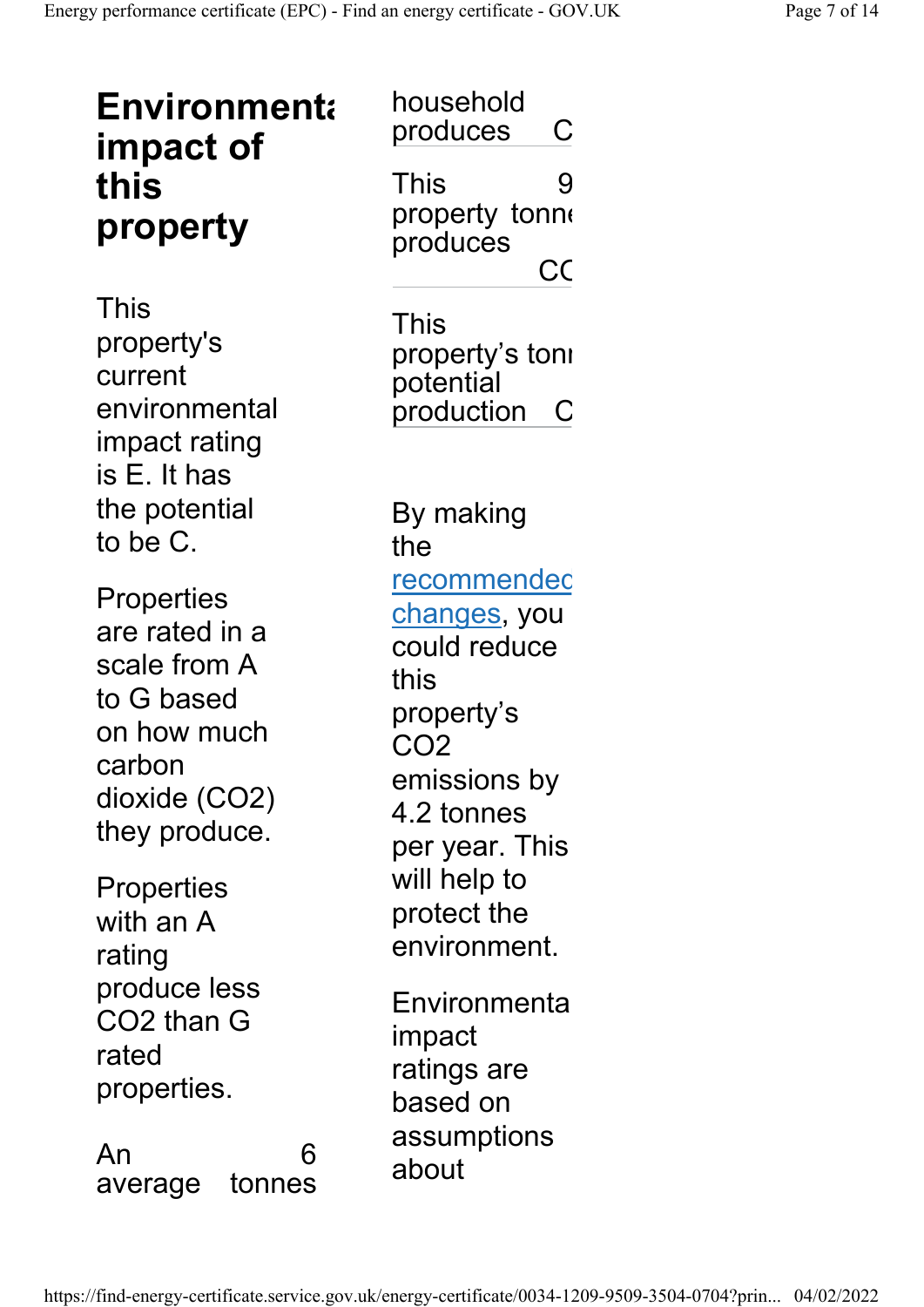average occupancy and energy use. They may not reflect how

energy is consumed by the people living at the property.

### How to improve this property's energy performance

Making any of the recommended changes will improve this property's energy efficiency.

If you make all of the recommended changes, this will improve the property's energy rating and score from D (63) to C (80).

| <b>Recommendation</b>                      | Typical<br>installation cost | <b>Typical yearly</b><br>saving |
|--------------------------------------------|------------------------------|---------------------------------|
| 1. Internal or external wall<br>insulation | £4,000 - £14,000             | £241                            |
| 2. Floor insulation<br>(suspended floor)   | £800 - £1,200                | £58                             |
| 3. Floor insulation (solid<br>floor)       | £4,000 - £6,000              | £55                             |
| 4. Low energy lighting                     | £30                          | £29                             |
| 5. Solar water heating                     | £4,000 - £6,000              | £63                             |
| 6. Replacement glazing<br>units            | £1,000 - £1,400              | £74                             |
|                                            | £3,500 - £5,500              | £364                            |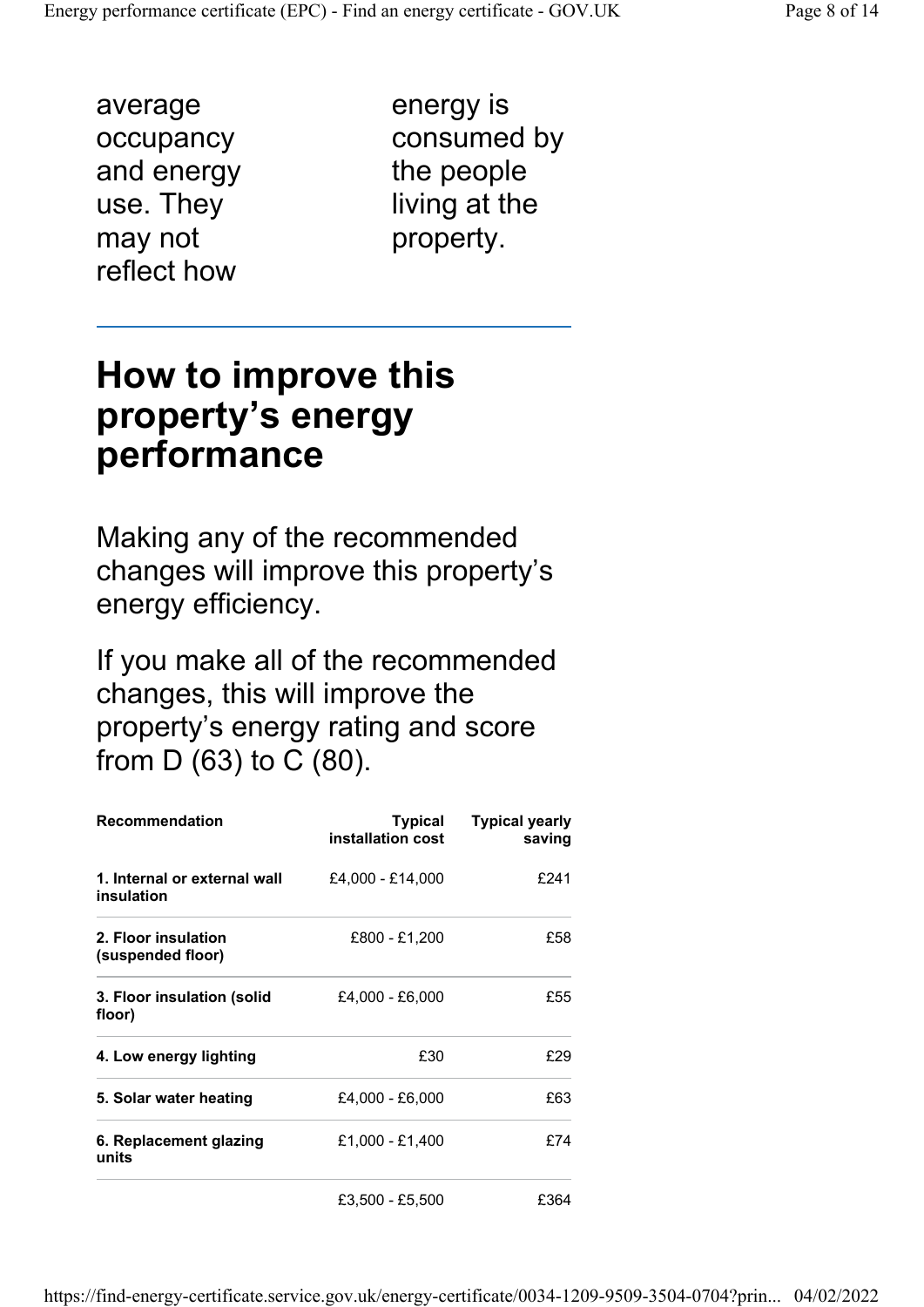Recommendation Typical

installation cost

Typical yearly saving

7. Solar photovoltaic panels

#### Paying for energy improvements

Find energy grants and ways to save energy in your home. (https://www.gov.uk/improve-energyefficiency)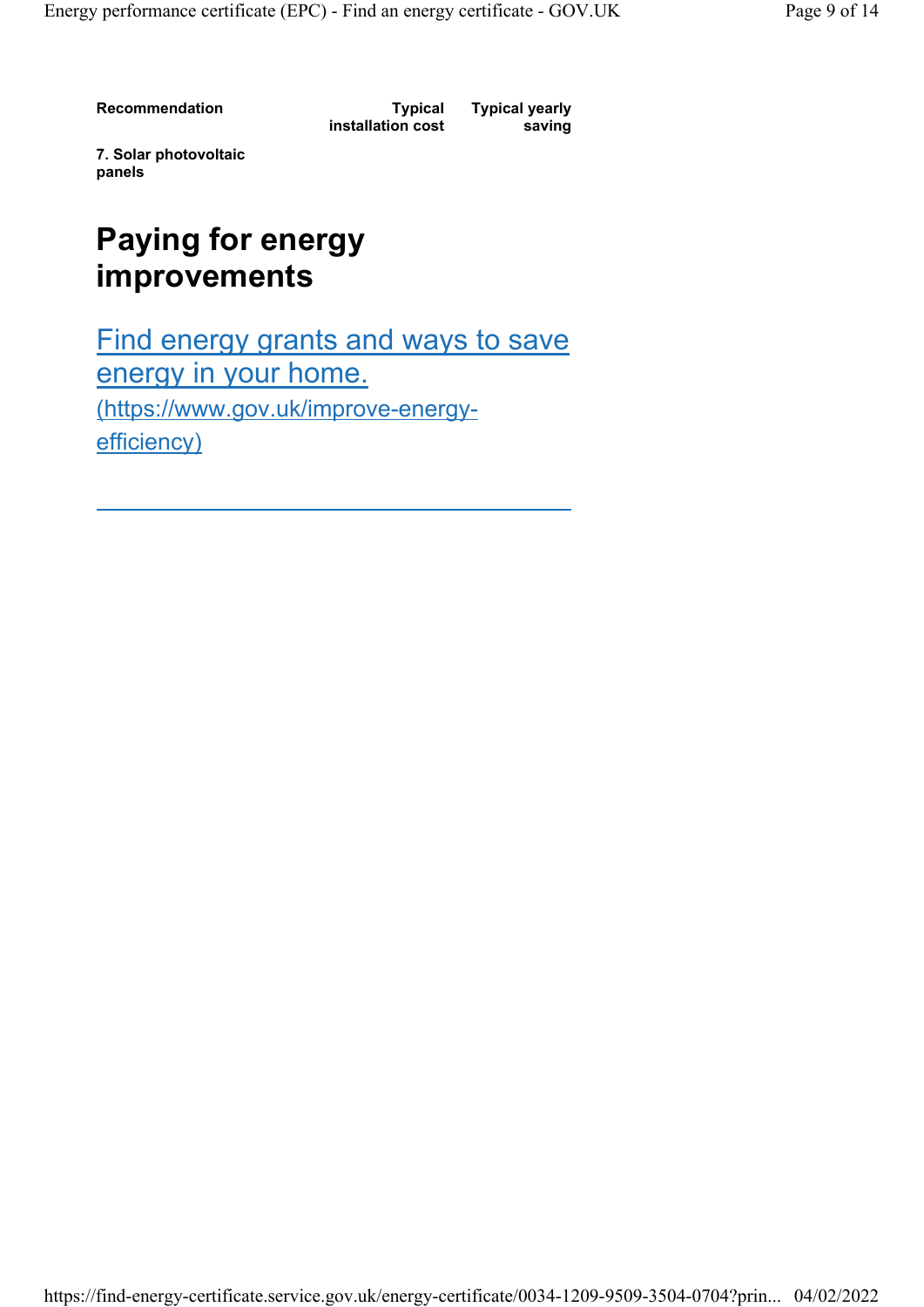Estimated energy use and potential savings

Estimated£1645 yearly energy cost for this property

Potential£519 saving

The estimated cost shows how much the average household would spend in this property for heating, lighting and hot water. It is not based on how energy is used by the

people living at the property.

The estimated saving is based on making all of the recommendati in how to improve this property's energy performance.

For advice on how to reduce your energy bills visit Simple **Energy** Advice (https://www.simp

#### **Heating** use in this property

Heating a property usually makes up the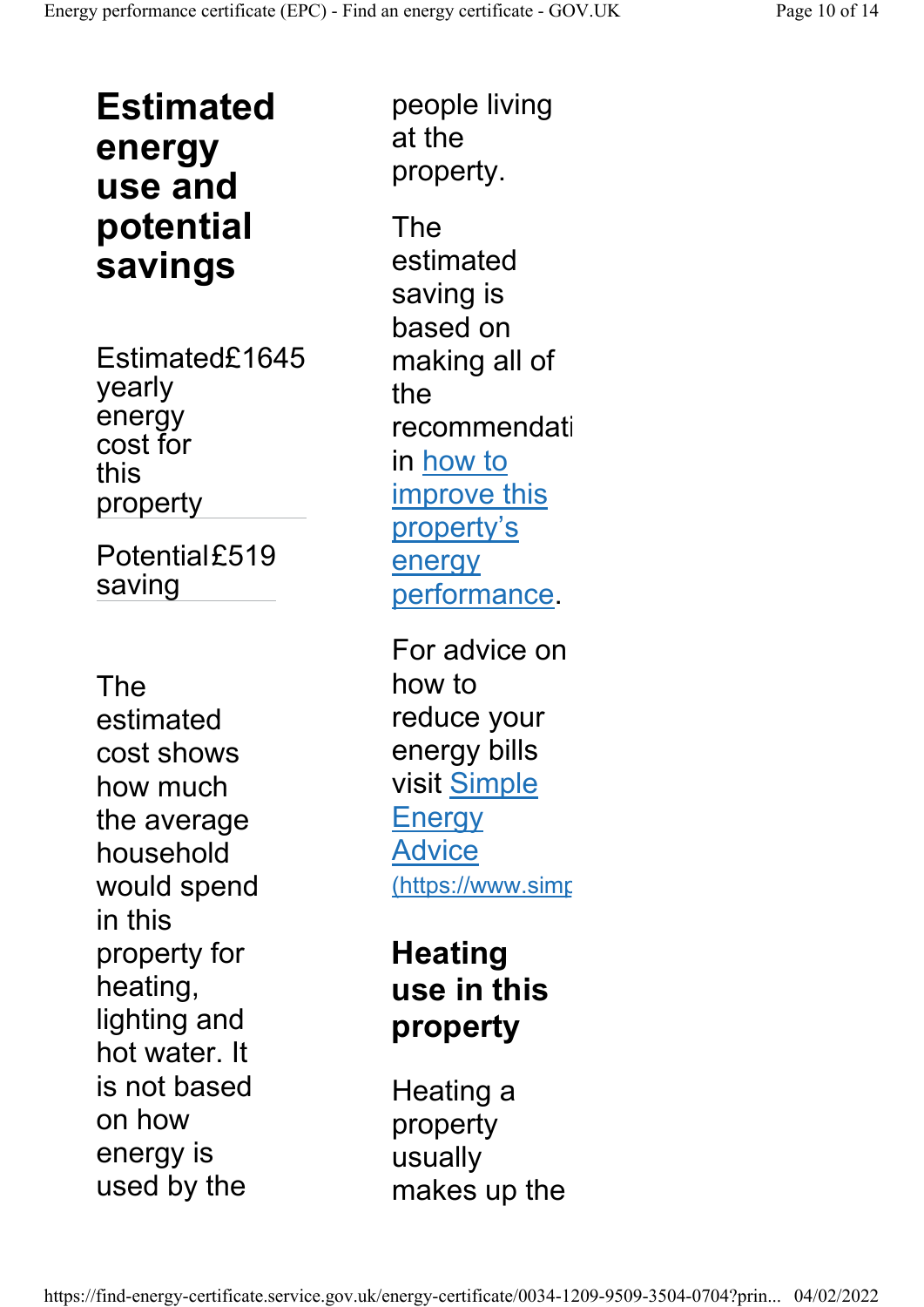majority of energy costs.

#### Estimated energy used to heat this property

Space 22567 heating kWh per year **Water** heating 3678 kWh per year

Potential energy savings by installing insulation

| Type of<br>insulation | Amount<br>of energy<br>saved |
|-----------------------|------------------------------|
| Loft                  | 557 kWh                      |
| insulation            | per year                     |
| Solid wall            | 4621 kWh                     |
| insulation            | per year                     |
|                       | $\blacksquare$               |

#### You might be able to

receive Renewable **Heat Incentive** payments (https://www.gov. renewable-heatincentive). This will help to reduce carbon emissions by replacing your existing heating system with one that generates renewable heat. The estimated energy required for space and water heating will form the basis of the payments.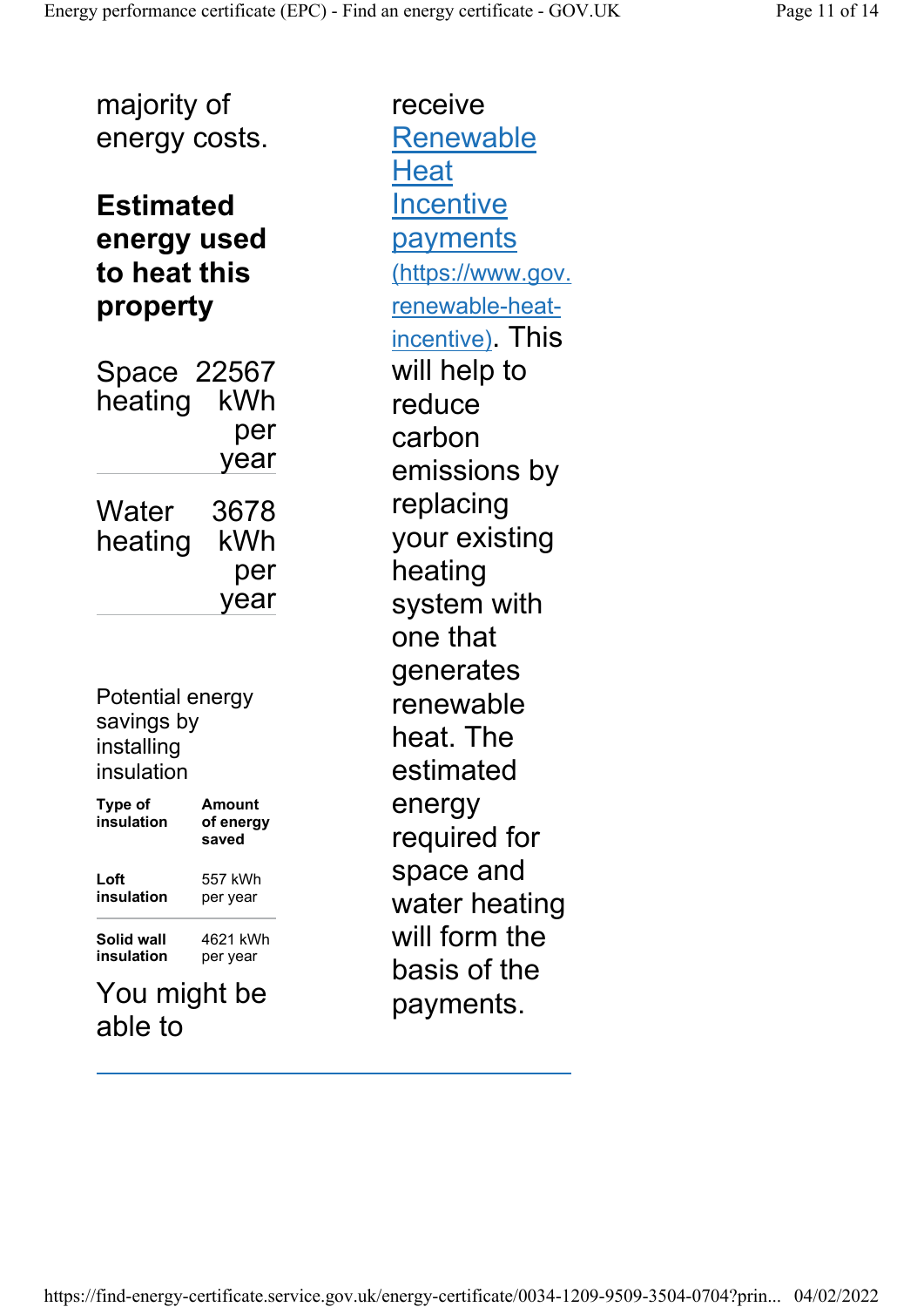## Contacting the assessor and accreditation scheme

This EPC was created by a qualified energy assessor.

If you are unhappy about your property's energy assessment or certificate, you can complain to the assessor directly.

If you are still unhappy after contacting the assessor, you should contact the assessor's accreditation scheme.

Accreditation schemes are appointed by the government to ensure that assessors are qualified to carry out EPC assessments.

#### Assessor contact details

| Assessor's name Brian Russell |                    |
|-------------------------------|--------------------|
| Telephone                     | 07359064427        |
| Email                         | office@invergy.co. |

### Accreditation scheme contact details

| Accreditation | <b>Quidos Limited</b> |
|---------------|-----------------------|
| scheme        |                       |
| Assessor ID   | QUID207400            |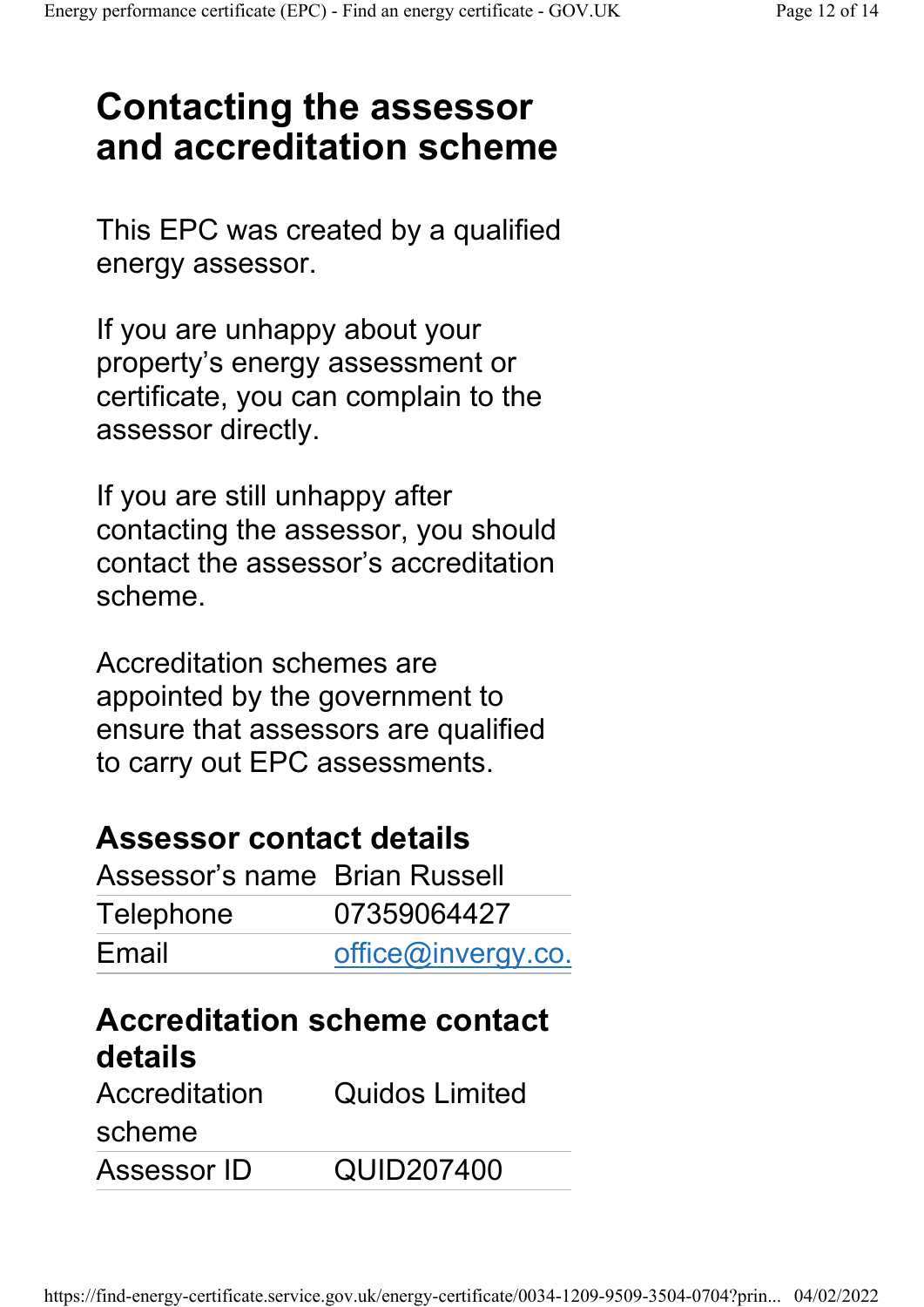| Telephone                                              | 01225 667 570     |                                                                                                                                                                                                                                                                                                                                                            |
|--------------------------------------------------------|-------------------|------------------------------------------------------------------------------------------------------------------------------------------------------------------------------------------------------------------------------------------------------------------------------------------------------------------------------------------------------------|
| Email                                                  | info@quidos.co.uk |                                                                                                                                                                                                                                                                                                                                                            |
| <b>Assessment details</b><br>Assessor's<br>declaration |                   | No related party                                                                                                                                                                                                                                                                                                                                           |
| Date of<br>assessment                                  | 5 July 2021       |                                                                                                                                                                                                                                                                                                                                                            |
| Date of certificate 5 July 2021                        |                   |                                                                                                                                                                                                                                                                                                                                                            |
| Type of<br>assessment                                  | <b>RdSAP</b>      | <b>RdSAP</b><br>(Reduced<br>data<br>Standard<br>Assessment<br>Procedure) is<br>a method<br>used to<br>assess and<br>compare the<br>energy and<br>environmental<br>performance<br>of properties<br>in the UK. It<br>uses a site<br>visit and<br>survey of the<br>property to<br>calculate<br>energy<br>performance.<br>This type of<br>assessment<br>can be |
|                                                        |                   | carried out on<br>properties<br>built before 1<br>April 2008 in<br>England and                                                                                                                                                                                                                                                                             |